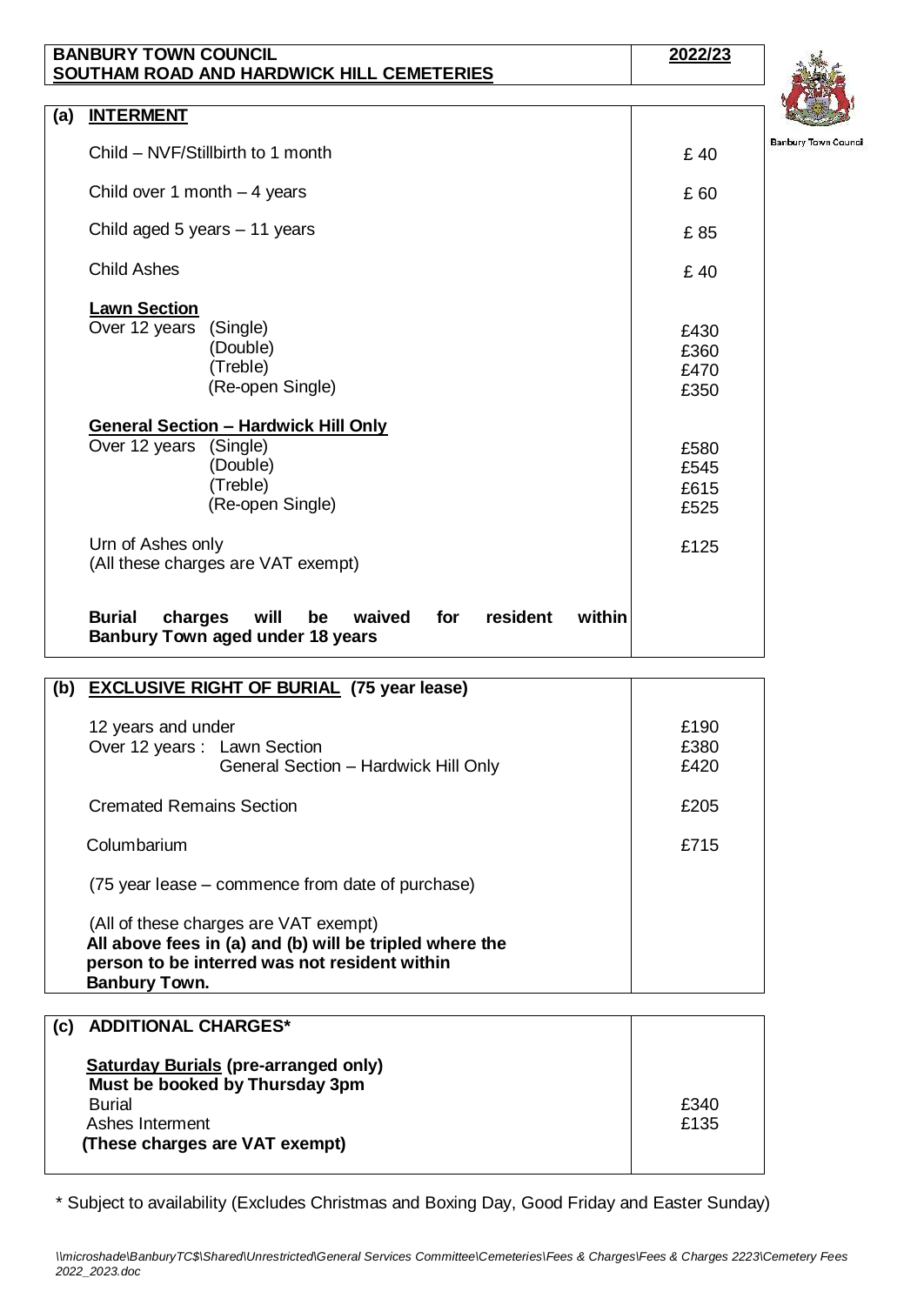|     | <b>BANBURY TOWN COUNCIL</b>                                          | 2022/23 |                            |
|-----|----------------------------------------------------------------------|---------|----------------------------|
|     | SOUTHAM ROAD AND HARDWICK HILL CEMETERIES                            |         |                            |
|     |                                                                      |         |                            |
| (d) | <b>MONUMENTS</b> (including first inscription)                       |         |                            |
|     | For the right to erect a memorial on a grave which ERB has been      |         | <b>Banbury Town Counci</b> |
|     | purchased                                                            |         |                            |
|     | (A Memorial Deed will be issued for 25 years for new headstones)     |         |                            |
|     | Headstones not exceeding 91.5cm (or 36 inches in height) (30 inches) |         |                            |
|     | in width and 10cm (4") in thickness                                  | £150    |                            |
|     | Miniature headstones and Tablets                                     |         |                            |
|     | (up to grave width & by 60cm (or 24 inches) in height, 60 cms (24    | £110    |                            |
|     | inches) wide and 10cms (4") thick.                                   |         |                            |
|     |                                                                      |         |                            |
|     | Hardwick Hill G, H, J, K Lawns – Installed on the beams              |         |                            |

£215

£175

| Adult Kerbstones (excl. headstone)<br>- General Sections of Southam Road & Hardwick Hill<br>12 years & under – Kerbstones (overall length 3' 8" including | £190 |
|-----------------------------------------------------------------------------------------------------------------------------------------------------------|------|
| headstone)                                                                                                                                                | £105 |
| Adult Slab and Chippings (inside kerbstones)<br>- General Sections of Southam Road & Hardwick Hill                                                        | £150 |
| 12 years & under Slab and Chippings (inside kerbstones)<br>(overall length 3' 8" including headstone)                                                     | £ 80 |
| Vases                                                                                                                                                     |      |
| Additional Inscriptions                                                                                                                                   | £60  |
|                                                                                                                                                           | £ 60 |
| Columbarium - per inscription                                                                                                                             | £ 45 |

Headstones not exceeding 91.5cm (or 36 inches in height) (30 inches)

(up to grave width & by 60cm (or 24 inches) in height, 60 cms (24

in width and 10cm (4") in thickness

Miniature headstones and Tablets

inches) wide and 10cms (4") thick

| (e) | <b>DEDICATION MEMORIALS</b>                                              |            |
|-----|--------------------------------------------------------------------------|------------|
|     | Bench - 10 year lease<br>Foundation base, wooden bench & Plaque provided | £1500      |
|     | Renewal of Bench lease for 10 years                                      | £750       |
|     | Plaque on Communal Bench/Tree - 10 year                                  | £370       |
|     | Temporary Wooden Marker (inscription name only)                          | £50        |
|     | (All of these charges include VAT)                                       |            |
|     |                                                                          |            |
| (f) | <b>ADDITIONAL</b>                                                        |            |
|     | New deed of grant<br>Family History Search - charged per name            | £10<br>£10 |

(All of these charges are VAT exempt)

*\\microshade\BanburyTC\$\Shared\Unrestricted\General Services Committee\Cemeteries\Fees & Charges\Fees & Charges 2223\Cemetery Fees 2022\_2023.doc*